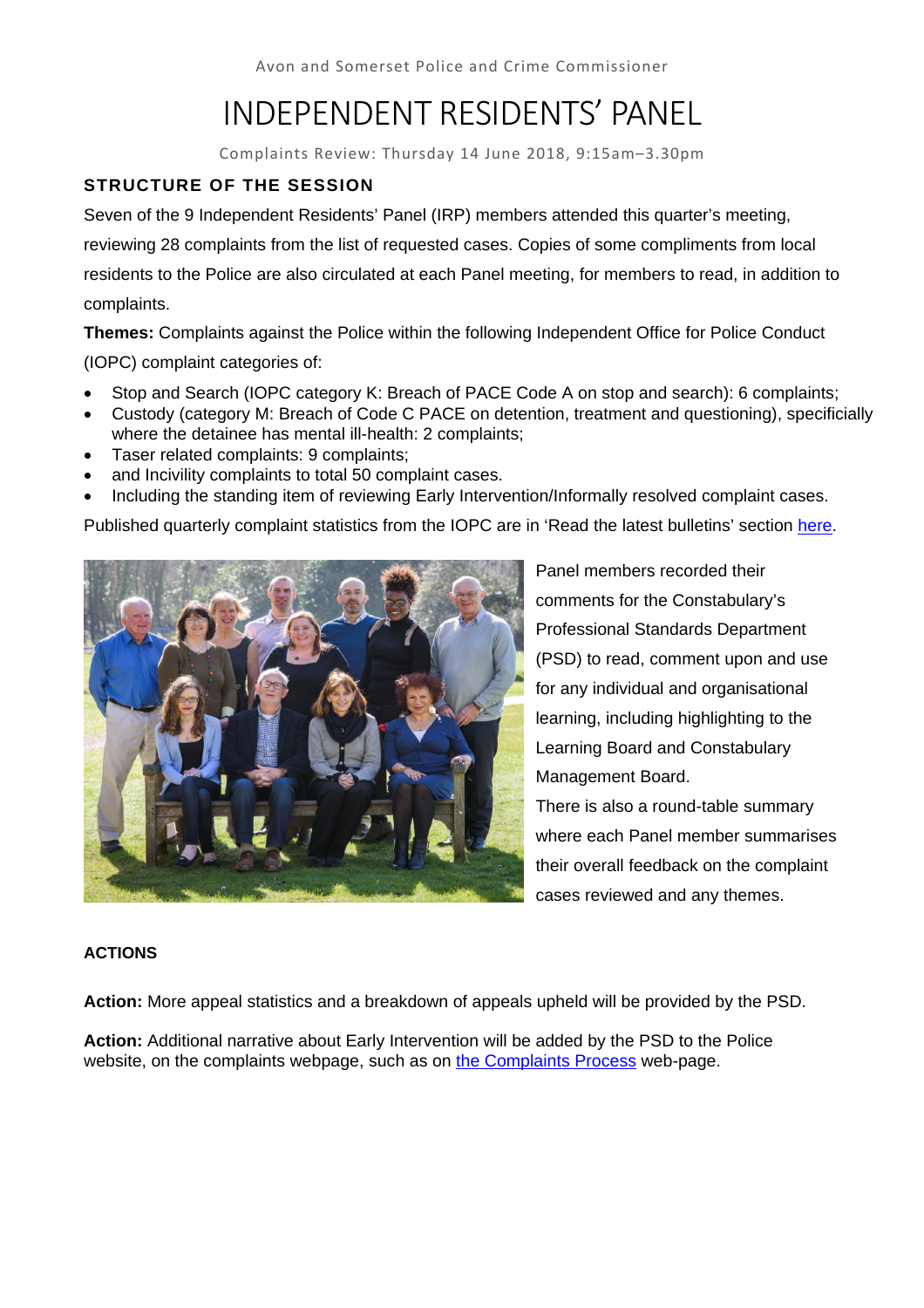#### **DISCUSSION WITH THE PROFESSIONAL STANDARDS DEPARTMENT**

### **Visit to the PSD**

Members had the option to visit the Professional Standards Department (PSD) for an overview of the department structure and complaint handling procedures by Inspector Gary Haskins. The department's work includes handling of complaints from members of the public against the Police, initially assessed and then dealt with either by an 'Early Intervention' process, 'Local Resolution' process (i.e. assessed as not misconduct and not a disciplinary matter) or by 'Local Investigation'. All Local Investigations are handled within the PSD. If a PSD Assessor decides that a complaint includes an allegation of misconduct then a Threshold 'Severity Test' is undertaken and the Police Officer is served with a formal form stating the allegation of a breach of Professional Standards and the allegation is fully investigated. There are a variety of outcomes for the Police Officer, including putting an Action Plan in place, management action, aiming at learning rather than blame. If there is a case to answer for Misconduct then there may be a Misconduct Meeting. If there is a case to answer for Gross Misconduct then there is a Misconduct Hearing. The PSD also internally investigate Police Officer 'conduct matters' (where there is no public complaint, but an alleged breach of the Standards of Professional Conduct or the Code of Ethics). The PSD are also involved, with the Independent Office for Police Conduct (IOPC), in deaths or serious injury cases after Police contact. The PSD make voluntary as well as mandatory referrals to the IOPC and the Department also monitors Business Interests and Notifiable Associations of Police Officers and Staff. The new Regulations expected from April 2019 have a 'Requirement to improve' basis. A positive item highlighted is that there have been no upheld appeals by the IOPC since February 2018. In May 2018, 2 complaints were assessed as having alleged misconduct and 2 as having alleged gross misconduct.

**The monthly PSD (internal) performance 'dashboard' report** is published here.

Body worn video camera footage has been very helpful in seeing and hearing the actual incident for 11 complaints received in May 2018.

#### **Panel observer**

The Independent Residents' Panel Chair, Linda Cunningham, summarised the work of the Panel and introduced the Chair of the Avon and Somerset Police and Crime Panel, Councillor Martin Wale, who observed part of the Panel meeting for the PSD update and Panel member verbal case summary.

#### **PSD update from the Head of PSD**

The Avon and Somerset Constabulary's Head of the PSD, Superintendent Richard Corrigan, gave a PSD update during the Panel meeting, with the main points summarised below:

 There are ongoing changes for the PSD. The first tranche of changes has been the change in January 2018 from the IPCC to the newly formed Independent Office for Police Conduct (IOPC).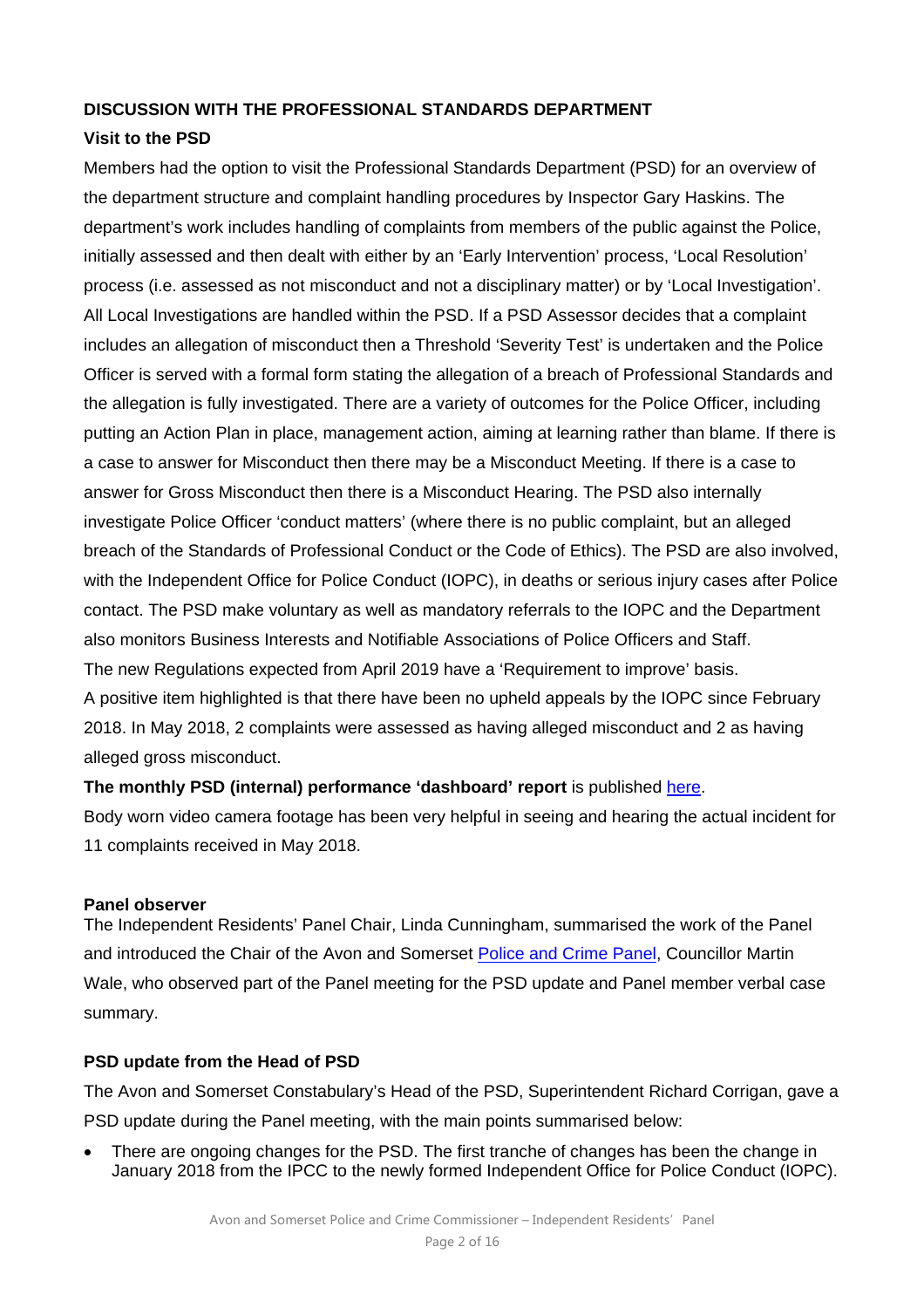This is now complete. It is not just a name-change for the IOPC, there are also better communications and more streamlined decision-making by the IOPC.

- There was a Home Office visit to Avon and Somerset Constabulary earlier in June 2018. The emphasis for complaints is to put it right as soon as possible and this is the advantage of the Early Intervention process of handling complaints, which is before any formal complaint. The Home Office were impressed by Avon and Somerset Constabulary having complaint cases critiqued by the Independent Residents' Panel. There is no such scrutiny for most other Police Forces. The Home Office said the Panel is a good approach regarding checks and balances.
- April 2019 will more formally embrace *learning rather than blame and sanction* which is welcomed by the Head of the PSD. Avon and Somerset Constabulary are ready for this next tranche.
- After April 2019 (the proposed commencement of the complaints part of the Policing and Crime Act), 'Local Resolution' terminology and complaints processing will disappear. Recording decisions and the terminology/language used which is not public-friendly will go, such as 'disapplication' and 'de-recorded'. Every complaint will be recorded. The complaints handling process will be less prescriptive, with more local judgement on resolving the complaints. Full details of the legislation are still awaited.
- The threshold for misconduct will also change to 'Would the Police Officer complained against receive a written warning or higher sanction?'. This is a shift from blame to learning.

#### **Question and Answer Session**

**Panel question:** As 'Local Resolution' will be disappearing and all complaints will be recorded, what about the 'Early Intervention' process?

**PSD answer:** There are no details yet as legislation is awaited. However, subject to the legislative changes, the PSD want to get rid of all jargon/language and record all complaints. Some complaints will be assessed as so serious as to have a sanction of a written warning or above. The rest of complaints will have a reasonable and proportionate resolution, to include Early Intervention. The complaint range will be from Early Intervention to a full Investigation and within this range, serious allegations by known and repeat complainants, to manage appropriately. In the middle of the complaints range, the complaints process will include a meeting with the complainant, resolution by Action Plan and delivery of the learning and actions.

From around April 2019, the right of appeal for complaints below misconduct will be to the PCC rather than to the Constabulary's PSD.

The term 'Appeal' is going and will be replaced by the 'Right of Review'.

**Panel question:** Will the 'Right of Review' require a different volume of resource? Will there be more reviews than the current number of Appeals?

**PSD answer:** The details are not current known.

There are Terms of Reference from the PCC's office and work undergoing to prepare for the change in the complaints system regarding the Policing and Crime Act, including the involvement of the Independent Residents' Panel.

**Panel question:** The May 2018 PSD report states that there have been 24 finalised Complaint Appeals to the Constabulary for the last 12 months (year to date) and 7 of these appeals were upheld, which is reported as 31.8%. Most appeals appear to be upheld for procedural reasons, rather than because the substantive decision was wrong.

The March 2018 Panel request was for more narrative and background context from PSD for Constabulary Appeal data, particularly the meaning of 'upheld' appeals. The suggested terminology for upheld Constabulary appeals is a breakdown including: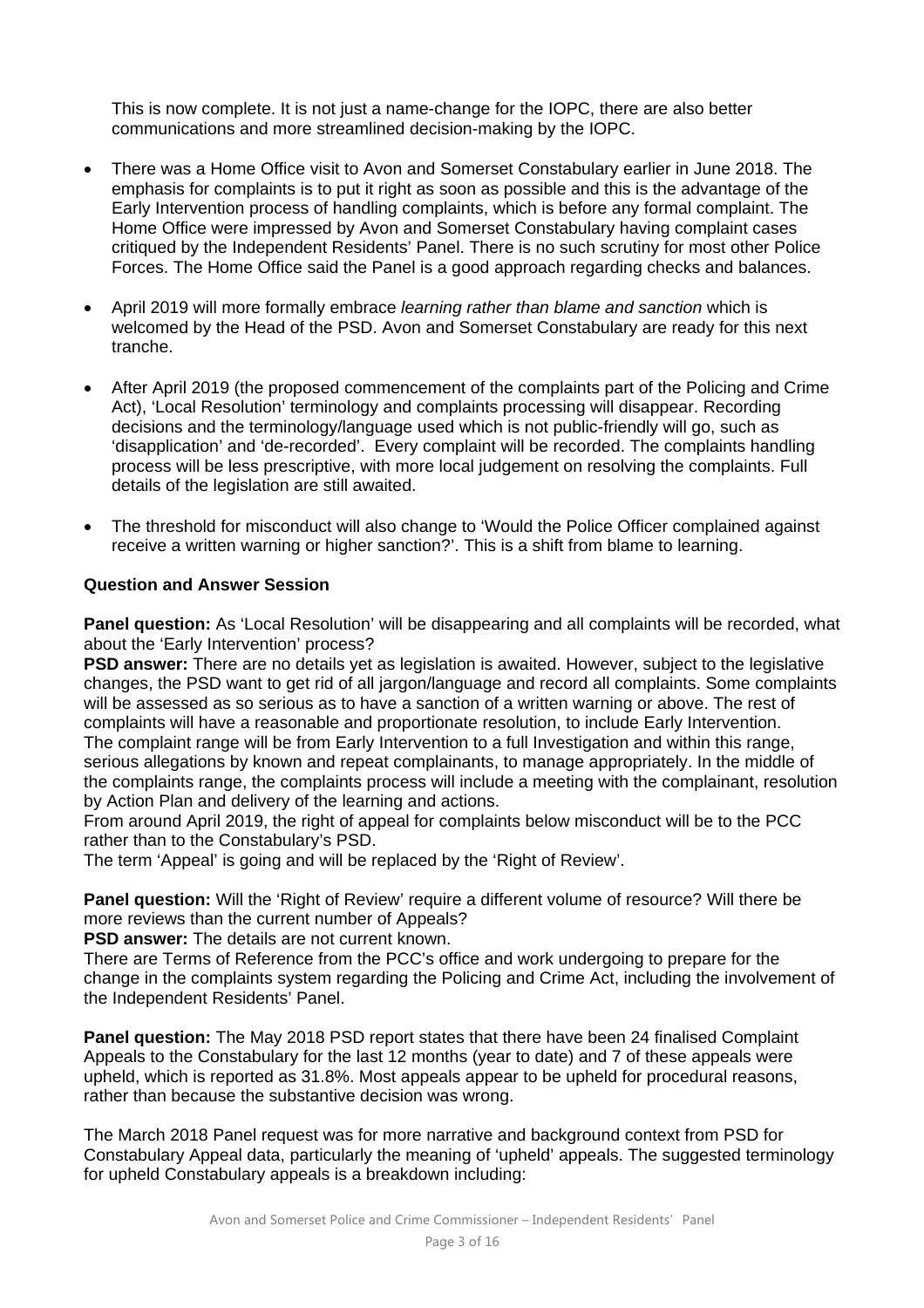- Upheld: The complaint was not suitable for local resolution.
- Upheld: The complainant was not given the opportunity to comment on the complaint during the investigation and/or not provided with a written response.
- Upheld: The complaint Investigating Officer did not conduct a fair and proportionate investigation, and/or responses which were insufficiently detailed (with an apology or learning points identified where appropriate).
- Upheld: The original complaint outcome is changed.

**PSD answer:** PSD have a set of rules for handling complaints, for example, an Action Plan for Locally Resolved complaints. In all 7 upheld appeals it has been agreed that there was a breach of the complaint handling rules. An upheld appeal rarely means a change to the original complaint outcome.

**Action:** More statistics and a breakdown of appeals upheld will be provided by the PSD.

2 out of 11 finalised Constabulary appeals in May 2018 were upheld. 10 (38%) of IOPC investigation appeals upheld between 1 April 2017 and 30 March 2018 and 7 (26%) non-recording appeals upheld by the IOPC in the last financial year 2017/18.

**Panel question:** The total number of complaints formally recorded per month is around 70. However, the number of open complaint cases as at 11 June 2018 is 242. This equates to over 3 months of complaints that are currently open which seems high?

**PSD answer:** The average time to resolve and finalise a complaint is 63 working days (3 months) and there is robust analysis and an efficient 'engine' within the PSD. The Independent Residents' Panel is also additional Quality Assurance.

Panel question: Successful 'Early Intervention' of complaints are currently 41% of the total number of complaints received, i.e., for May 2018 there were 123 total complaints, 68 formally recorded and 51 had successful early intervention, with 93% completed within 72 hours. The Panel review Early Interventions but should they be themed according to allegation categories?

**PSD answer:** The PSD Head shared the worry areas, for the Panel's consideration in future reviews:

- 1. Concern regarding complaint allegations of incivility.
- 2. The complaint handling should be within the current legislative framework.
- 3. Regarding the PSD work that goes out, is it public/complainant focussed? Currently, locally resolved complaints are handled by local Managers, within the geographical area or department of the Officer complained against, whereas locally investigated complaints are handled by the PSD centrally at Police HQ.

The Panel Chair noted that the Panel's last review of complaints of incivility was in March 2017 and is scheduled to be reviewed again in December 2018.

**Panel question:** As at the last Panel meeting, the Panel request that narrative about Early Intervention is added to the Police website, on the complaints webpage. **PSD answer:** This is agreed.

**Action:** Additional narrative about Early Intervention will be added by the PSD to the Police website, on the complaints webpage, such as on the Complaints Process web-page.

The Head of PSD attended the Panel member verbal summary session and was also available to respond to any questions about the last Panel report, prior to the Panel report being authorised for publication on the PCC's website here .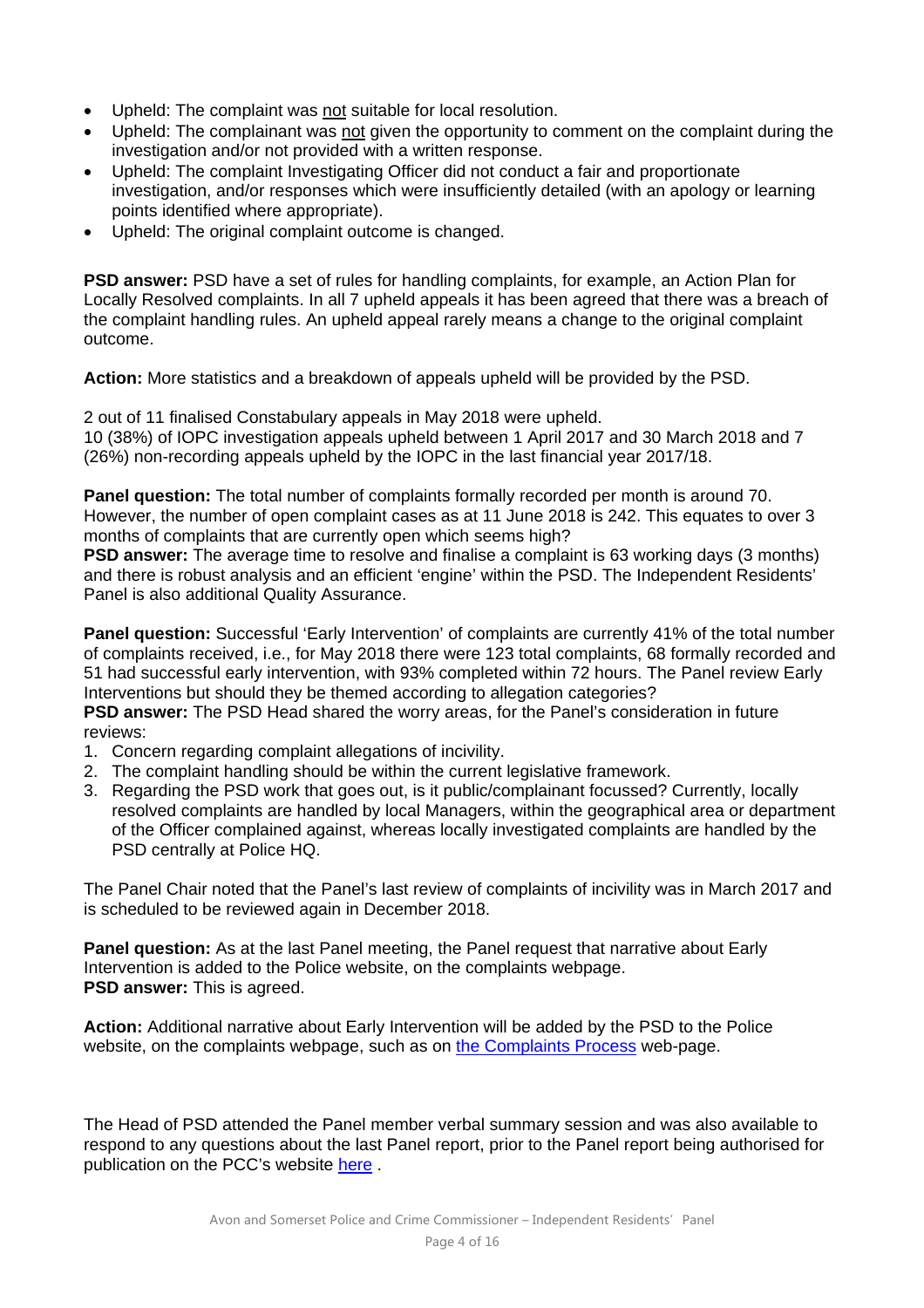# **THIS COMPLAINT FEEDBACK REPORT**

This feedback report contains Panel members' comments and views, both positive and negative, along with the responses from the Professional Standards Department. All Panel member completed feedback forms are scanned and are also available to the PSD to review.

# **POSITIVE COMMENTS**

Panel members highlighted the following positive aspects within the complaint case files:

- 1. Within the last 18 months of a Panel member's review of complaints, there have been good terminology changes, jargon which couldn't be understood has been removed and there is a warmth in letter writing to complainants. There used to be no apology but now there are clear and early apologies and the narrative is now meaningful, in plain English, which is a great improvement.
- 2. Excellent examples of Complaints Investigations Officer (IO) Investigation Reports for Locally Investigated complaints. (Noted that there are Action Plans for Early Interventions and Local Resolution complaints, rather than Investigation Reports).
- 3. At the last Panel meeting, Body Worn Video camera footage (BWV) was reviewed, and there were 4 different abbreviations used by the Constabulary. Now it is consistently referred to within the Constabulary as 'BWV' which is excellent.
- 4. A Panel member reviewed 6 complaints and overall, the complaints were considered to be properly handled.
- 5. Another Panel member was really pleased with the Constabulary correspondence. There were no bad letters. One complaint had a personalised reply to the complainant, saying thank you for the letter and giving an apology.
- 6. An example of thorough complaint work regarding a complaint relating to a report of domestic violence in 2017. There were 91 potential occurrences on the Niche Police database and this was successfully narrowed down by the PSD complaint handler to one occurrence.

#### *PSD response:*

*We are pleased to hear of the improved quality of investigation reports and letters. We have been working hard to ensure that this is the case, which now appears to be the norm with our investigators.*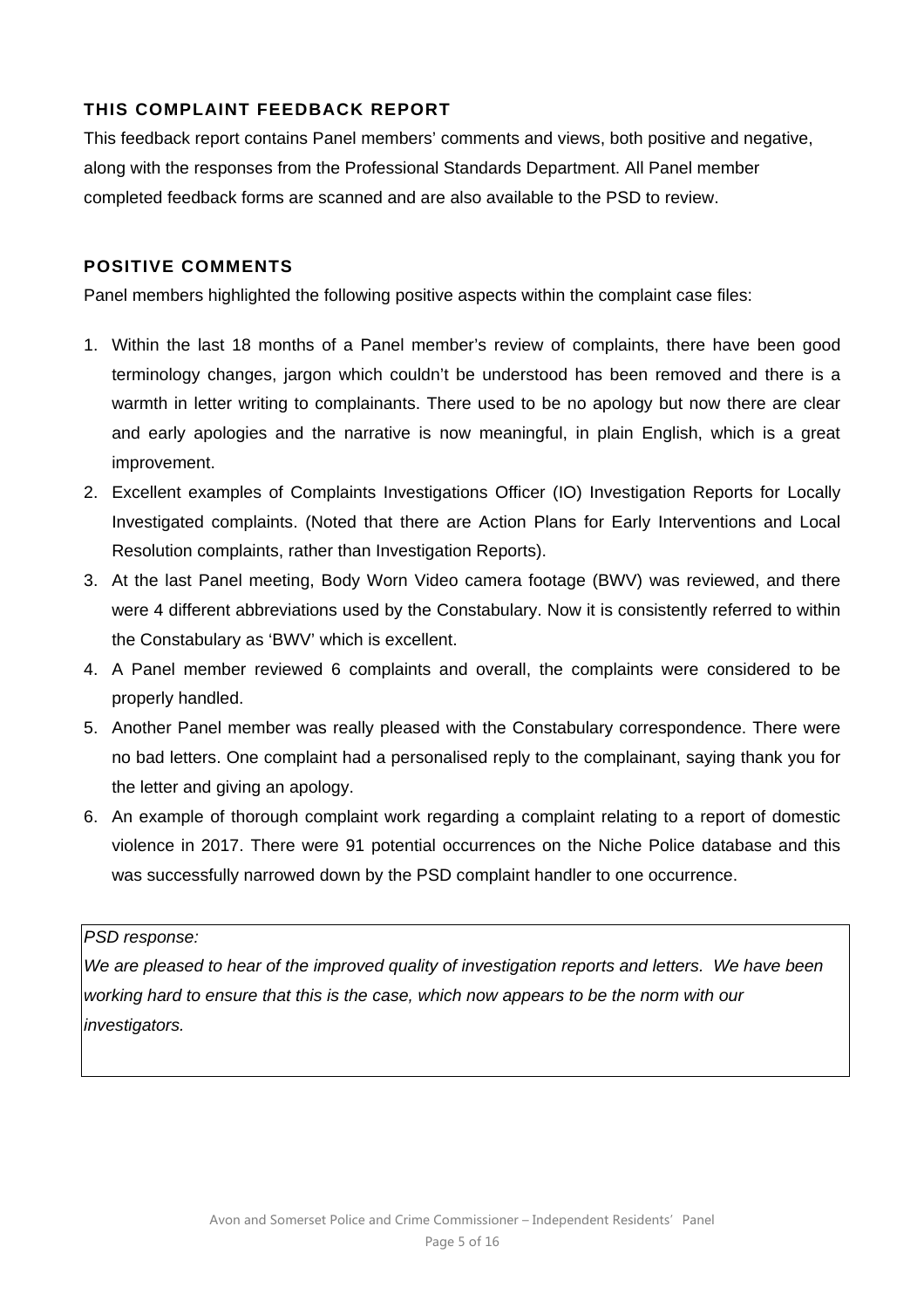# **QUESTIONS, CONCERNS, NEGATIVE COMMENTS & SUGGESTED ORGANISATIONAL LEARNING POINTS**

Panel members highlighted concerns about the following issues and also made suggestions that may improve the quality of policing service, Police Officer performance, conduct, or improve the complaint handling process:

- 1. The Complaints handling database is noted for the PSD staff. However, the files stored on the Police hard drive (Q drive – the 'warehouse' area) are not in a standard format. A suggestion, to keep it simple, is 3 sub-folders within each complaint case file:
	- 1. Complaint, 2. Investigation and 3. Resolution.
- 2. The introduction of a complaint 'Front sheet' summary electronic document would be useful for complaint reviews.
- 3. Have the Log of Enquiries (LOEs) gone?
- 4. Examples of complaints reviewed by the Panel today and at previous Panel reviews have shown that complaints are left un-progressed whilst a complaint investigations officer/complaint handler is on holiday (on Annual Leave).

**PSD/Complaint question:** Can another Officer cover the complaint process when the main Officer is on leave?

- 5. Care and awareness/learning is needed regarding some internal correspondence narrative, for example, in one case, making subjective comments about the complainant. This is not good.
- 6. A clear, advanced warning of the possible use of a Taser would have prevented one example of a complaint.
- 7. Panel members do not consider it appropriate to use inverted commas/quotation marks when referring to another "Witness". It insinuates that it is not believed.
- 8. Examples were reviewed where the initial complaint didn't seem to match the allegation narrative recorded, for example a recording of Excess Force wasn't the issue of the complaint.
- 9. Operational Policing concern that if Officers are attending an incident concerning a person with mental ill-health that there should be as much intelligence and information as possible.
- 10. One case regarding a person who was mentally ill indicated by the Complaints Investigations Officer that the Police Officer's BWV was switched off during the incident.

**Operational question:** Why would an Officer stop their BWV during an incident?

11. **Operational question**: it is noted that after the deployment of a Taser, officers are able to discuss the incident before making statements. Why is this standard practice and does it not risk inadvertent contamination of evidence?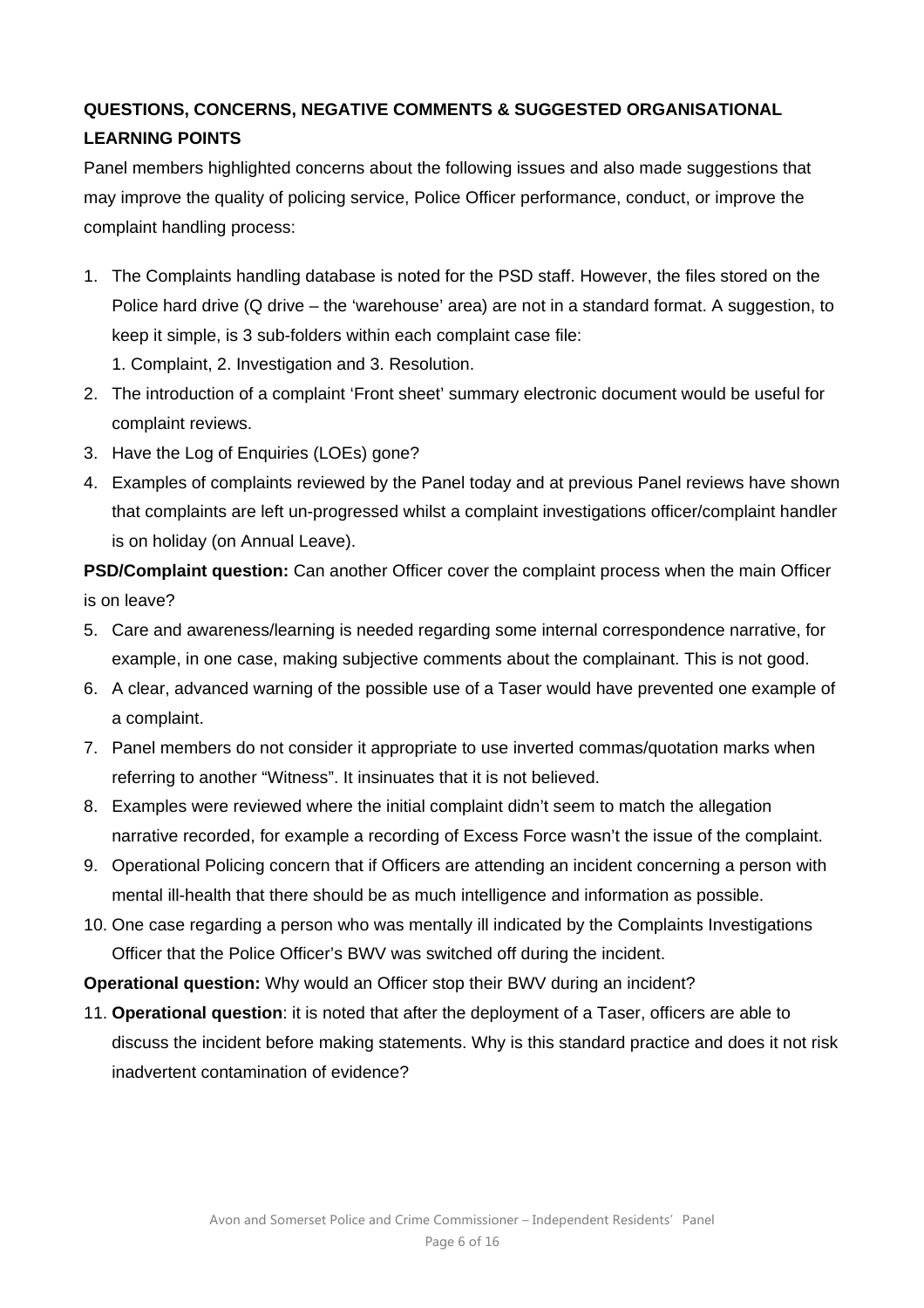#### *PSD response:*

*The suggestions raised by the panel are all really valid and ones which we will consider. In relation to Log of Enquiries (LOEs), yes these have now gone as we encourage all our staff to record their actions on the Centurion complaints database. That makes it easier for all to search. Our investigators do carry quite high workloads which does mean that operational Inspectors carry less complaint investigations. This is better in so much as they have more competing demands that they need to juggle on a daily basis. The practicalities and continuity of complaints being passed over to others is problematic but we always strive to ensure complainant are updated every 28 days and that they know of any planned absences. We do occasionally hand some complaints over to other investigators where the need arises.* 

*Regarding operational questions we will ensure they are passed onto the relevant people. In terms of the BWV, we encourage our officers to leave their BWV running at all times. However, it is right that they have discretion on when may be appropriate to turn it off. For example, if they were visiting locations with vulnerable people (such as a Brothel) and if a vulnerable victim preferred the camera was not on. These are rare circumstances though and in the main, it should always be on when deploying to an incident. Battery life is also another possible factor.* 

*In terms of officers conferring with one another following a Taser incident, I am not aware that officers would discuss the incident prior to completing notes/statements. This would not be done, however officers may speak and discuss the deployment with the FIM, maybe this is what they are referring to. The FIM is the Force Incident Manager based in the Communications Department (Police Control Room/Call handling) with responsibility for the initial management of firearms and other critical/high risk incidents.* 

The below is a number of questions which may be asked post deployment by the FIM to the *deploying officer. Routinely any incident officers are deployed to where Taser is pre authorised they do not speak to the officers, although this is on a case by case basis. If Taser is deployed dynamically without pre authorisation by officers then the FIM will contact the officers to discuss the deployment and check the below, and ask questions around the officer's rationale working around the National Decision Making Model:* 

- *1 IF SUBJECT HAS CARDIAC PACEMAKER, REFER TO HOSPITAL*
- *2 IF SUBJECT HAS OTHER PRE-EXISTING MEDICAL CONDITION, CONSIDER HOSPITAL REFERRAL*
- *3 IF SUBJECT TRANSPORTED IN POLICE VEHICLE MUST BE ACCOMPANIED BY ONE OFFICER PLUS DRIVER*
- *4 ESCORTING OFFICER MUST ENSURE CUSTODY OFFICER ADVISED OF TASER DISCHARGE*
- *5 ALL ARRESTED SUBJECTS OF TASER DISCHARGE MUST BE EXAMINED BY FORCE MEDICAL EXAMINER*
- *6 ADVISE OFFICER DEPLOYING TO CALL FIM FOR DEBRIEF PRIOR TO END OF TOUR OF DUTY ANY CONCERNS REFERRED TO DUTY TFC CADRE*
- *7 CONFIRM POLICY FOLLOWED RE. PACKAGING OF BARBS/CARTRIDGES AND PAPERWORK AND THAT COMPLETION WILL BE PRIOR TO GOING OFF DUTY.*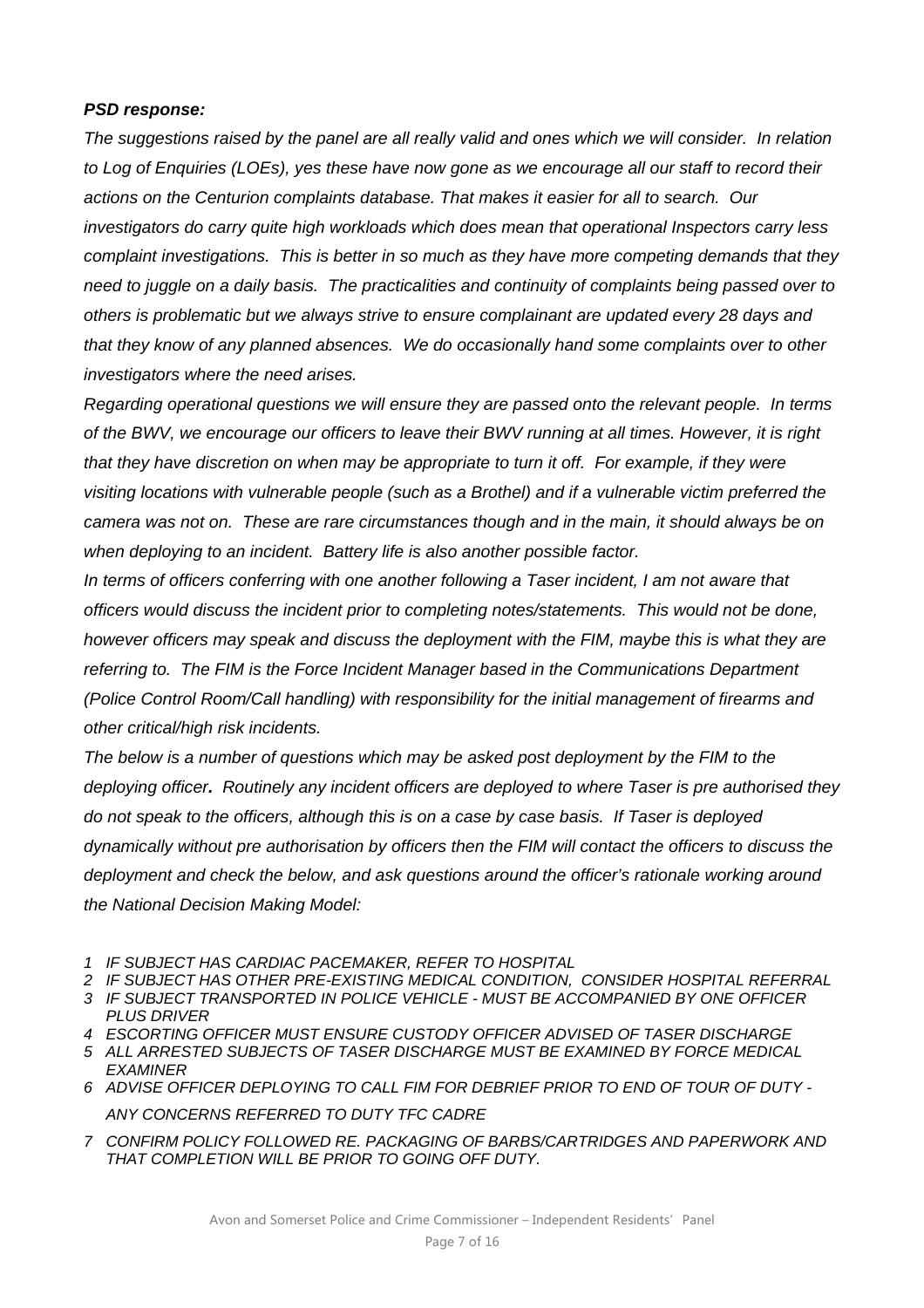# **REQUESTS FOR COMPLAINT FILE REVIEWS**

There are no complaint cases requested to be reviewed by the PSD.

*PSD Response: None required.* 

#### **SUMMARY OF COMPLANT FILE REVIEWS**

#### **Theme: A detainee in custody, with mental ill-health: Both of the 2 complaint cases in this category are reviewed by Panel members.**

#### **Complaint case reference 1: Custody – Detainee with mental ill-health**

This complaint has been dis-applied (no further action taken) following a lack of follow-up by the complainant. The complaint is recorded and logged 28/12/2017 and the final disapplication letter is sent on 1/5/2018. The complainant self-defines as mixed heritage, with mental disability.

The positive points of the case are that evidence against the allegations is concise and also that there are repeated efforts to communicate with the complainant. However, the structure of paperwork in the complaint file – 54 files in 7 folders - does not flow easily.

#### **Complaint case reference 2: Custody – Detainee with mental ill-health**

A very thorough and detailed investigation by **Jenny POTTER**. All available evidence is reviewed in detail and the reasons for the decisions are clearly explained.

The final letter to the complainant is clear and well-worded. The Constabulary reply offers an apology for any misunderstandings and for the situation regarding the medication which could have been better handled. Also, another positive point is that the letter outlines what action will be taken to ensure that Staff are better trained in the future and learn from this mistake.

However, a point of concern is that the Officers attending the incident switch off their Body Worn Video camera (BWV) before the complainant's partner arrives, according to the Complaints Investigations Officer. It would have been helpful if BWV was available for the entire incident, since one of the complaint allegations relates to a conversation which occurred after the BWV was switched off (how the complainant's partner would get home).

This is a case in which the issue of a detained person being denied medication because the Custody Staff do not know what the Detained Person has taken prior to detention. This situation has been reported by the Panel in previous reports.

**Operational Policing Question:** What can be done to improve the situation where a Detained Person is denied medication because the Custody Staff do not know what the Detained Person has taken prior to detention? Is this a matter for the Professional Medical Person on duty in the three Constabulary Custody Units?

#### **Taser: All 9 complaint cases (over the last 12 months) in this category are reviewed.**

# **Complaint case reference 3: Taser use. Independent Investigation by the IPCC (now the IOPC).**

The failure to recover the CCTV of the incident is very concerning and the panel member did not get the sense from the correspondence that it was taken sufficiently seriously – an email states that the officer couldn't remember much about the case due to the passage of time but had been spoken to. On the face of it, that does not seem adequate given the consequences which resulted from the omission. It is also noted that the IOPC appears to have had difficulty obtaining evidence from that officer.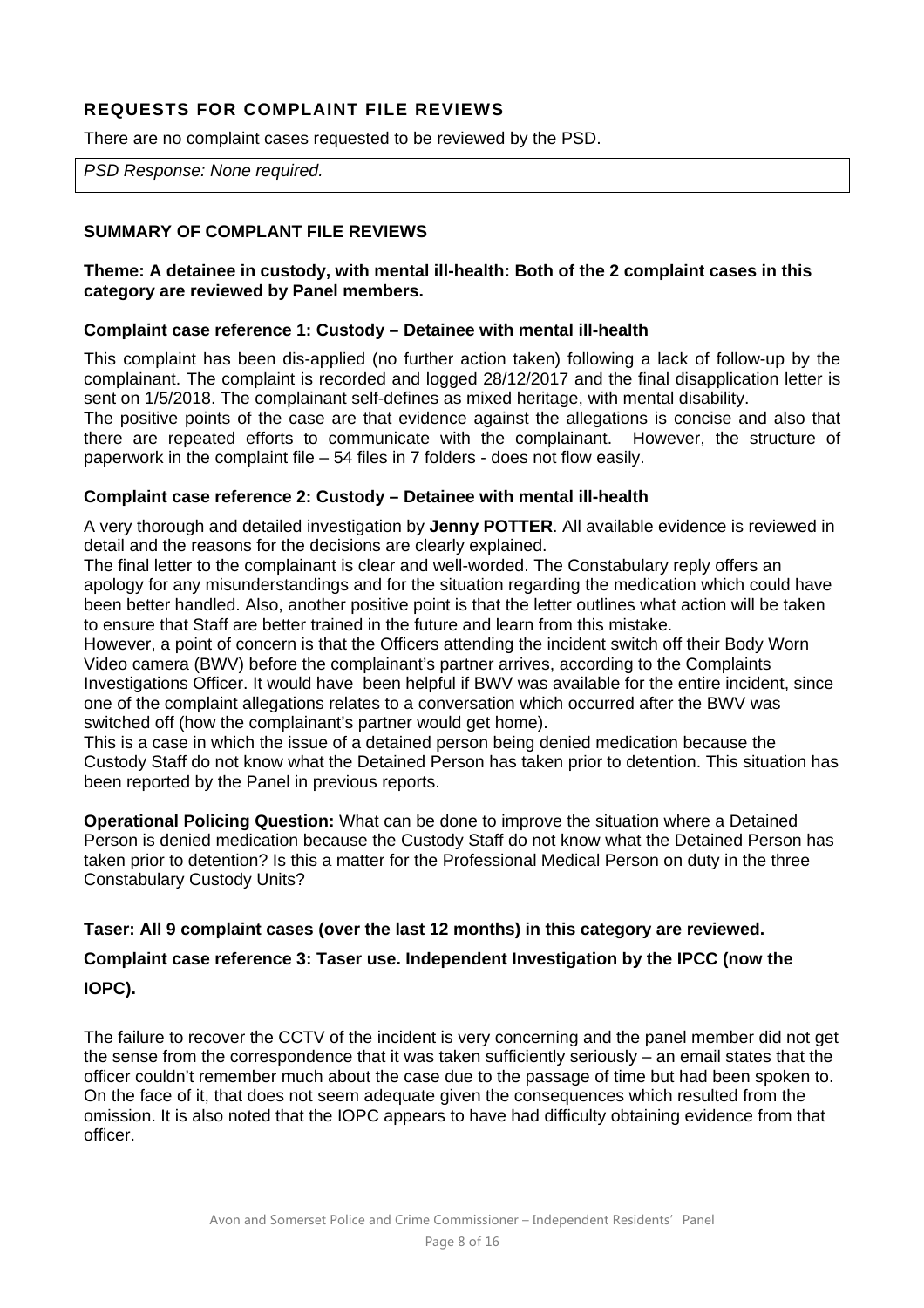The two learning points in the letter to the IOPC are noted – please can PSD update on progress with those actions. The panel member also suggested that consideration is given to having some form of policy or procedure which would prompt officers to record intelligence about mental illness on PNC and/or NICHE (subject to data protection compliance etc.). In this case the panel member's view was that, had the attending officers had that information, the situation might have unfolded differently.

#### **Complaint case reference 4: Taser use.**

This is a complicated situation where Police Officers are dealing with two individuals in a difficult and obstructive situation and the Panel member also notes that the complainant is distressed. This is a thorough, reasonable and proportionate complaint investigation.

The Panel member very largely agrees that the complaint allegations investigated are correctly not upheld. The Police Officers are commended for taking their time to calmly try and resolve the situation, However, the Panel member's observation of the BWV is that the situation very rapidly moves - about 17 minutes into the situation - from this on-going calm(ish) discussion to handcuffs and a Taser red dot used. Therefore, the Panel member can understand why the complainant is somewhat taken aback at this situation.

**Operational Policing question:** The Panel member wonders whether some further clear warning to the person of what would happen if he didn't behave – a Taser warning - would have been appropriate. The Complaint Investigation Report correctly says that the Police Officers said "Get up and I will not put the cuffs on". However, there is no forewarning of the threat of Taser use.

#### **Complaint case reference 5: Taser use**

The Panel member didn't read all of the voluminous files, i.e. 436 Files in 29 Folders.

This is a very thorough IPCC independent investigation.

A recording of an interview of a Police Officer following the Taser firing (HQ15 FIM), where the Interviewing Officer says of the complainant "What an idiot", meaning that if the complainant had chosen to give his name and address this whole Taser event wouldn't have happened. While this was probably a comment made in passing, as a member of the public, the Panel member is not happy that Officers are referring to members of the public as "idiots" when members of the public are wrongly put in unexpected and difficult situations. I say this within the context that while such events are every-day events to Police Officers, they are not every-day events to members of the public.

The Panel member agrees with the IPCC report that the Police Officers should have warned the complainant before discharging the Taser. (The Panel was informed by the PCC's CEO that in Court the Judge stated that there *had* been a warning) and with the IPCC's final conclusion that the use of the Taser in these circumstances warrants a case to answer for Gross Misconduct for the Police Officer who used the Taser.

#### **Complaint case reference 6: Taser use**

A "Dissatisfied with Police Service' email is received by the PSD. The complainant states she 'witnessed a racist attack on one of my elderly neighbours (names and age given), which lead to him being tasered".

#### The response from PSD is:

*"In view of a previous complaint having already been received from a 'witness' to this incident, (Case 4 as above reference quoted) and the fact that the IPCC are now dealing with this as an independent investigation, this complaint is to be formally recorded and then referred onto the IPCC to deal."*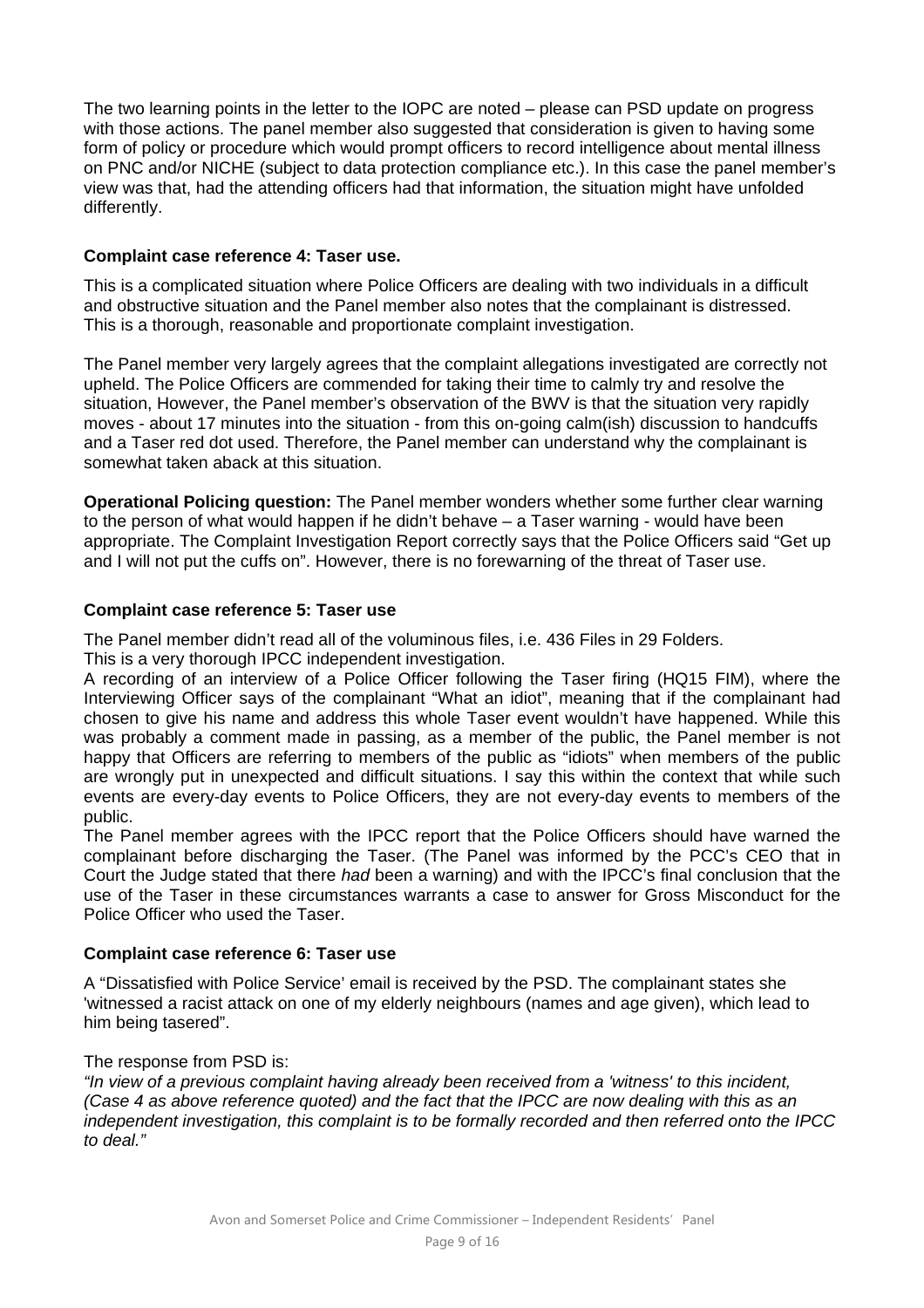Positive points are that there is a clear letter sent to the complainant, setting out what has been done and that the IPCC will be in touch. A letter is sent from the IPCC 10 months later, providing an update.

Of concern is that the use of inverted commas around the word **witness** (see above) is not appropriate and suggests a judgement has been made. This is important as the previous complainant referred to (the Case 4 complainant) is a relative of this complainant (in Case 5).

#### **Complaint case reference 7: Taser use**

There are very good letters, clear and comprehensive, with excellent documenting of both the investigation and the thought-processes at all stages. There are no negative points or concerns.

#### **Complaint case reference 8: Taser use**

Police attended to question a male. The complainant is the father who alleges that Police Officers failed to identify themselves or provide authority for the entry to the complainant's home address and stated 'the uniform was the only identification that I was entitled to see'.

The complainant alleges that the Police Officer used unnecessary and excessive force against him, 'held a taser' 'twenty centimetres in front of my face' and 'warned to move away else I would be shot in the face'.

BWV is used, showing 3 different views. The BWV does not support the complainant's version of events, although the experience was clearly very frightening for him.

The Panel member notes that the threat of Taser is sufficient to stop the son resisting being handcuffed. However, given that there were 5 Police Officers present, was the drawing of a Taser necessary?

Of concern regarding the complaint handling is the decision that it is not necessary to interview the complainant. As he is elderly and clearly very angry, this may have been helpful to the complainant.

**Operational policing enquiry:** Although the threat of Taser (a red dot) is sufficient to produce acquiescence in the male subject, where there is no risk to the public, the police or the suspect, with 5 Police Officers in a small room, should a Taser even be drawn from the holster in this situation?

#### **Complaint case reference 9: Taser use - and use of PAVA spray**

A thorough investigation which sets out in detail all the relevant information. Although it is decided that the Officers' actions are appropriate, good attempts have been made to give feedback and learning points identified, which is good. The learning was specifically regarding the complainant's car being removed for disposal due to him not responding within 14 days. However, this is whilst he is in Hospital).

Of concern is that in the final letter sent to the complainant's Solicitor, there is no apology made to the complainant. The experience was clearly very traumatic for the Complainant, who is suffering from mental ill-health at the time of the incident. The Panel member considers that this case definitely requires an apology for the distress caused to the complainant, both in relation to his experiences of being detained and in relation to the damage to his car.

#### **Complaint case reference 10: Taser use**

The complaint has been thoroughly investigated and the fact that the complainant pleaded guilty in court when charged essentially undermines the complainant's complaint against the police.

#### **Complaint case reference 11: Taser use**

There are 74 files in 5 folders for this complaint case.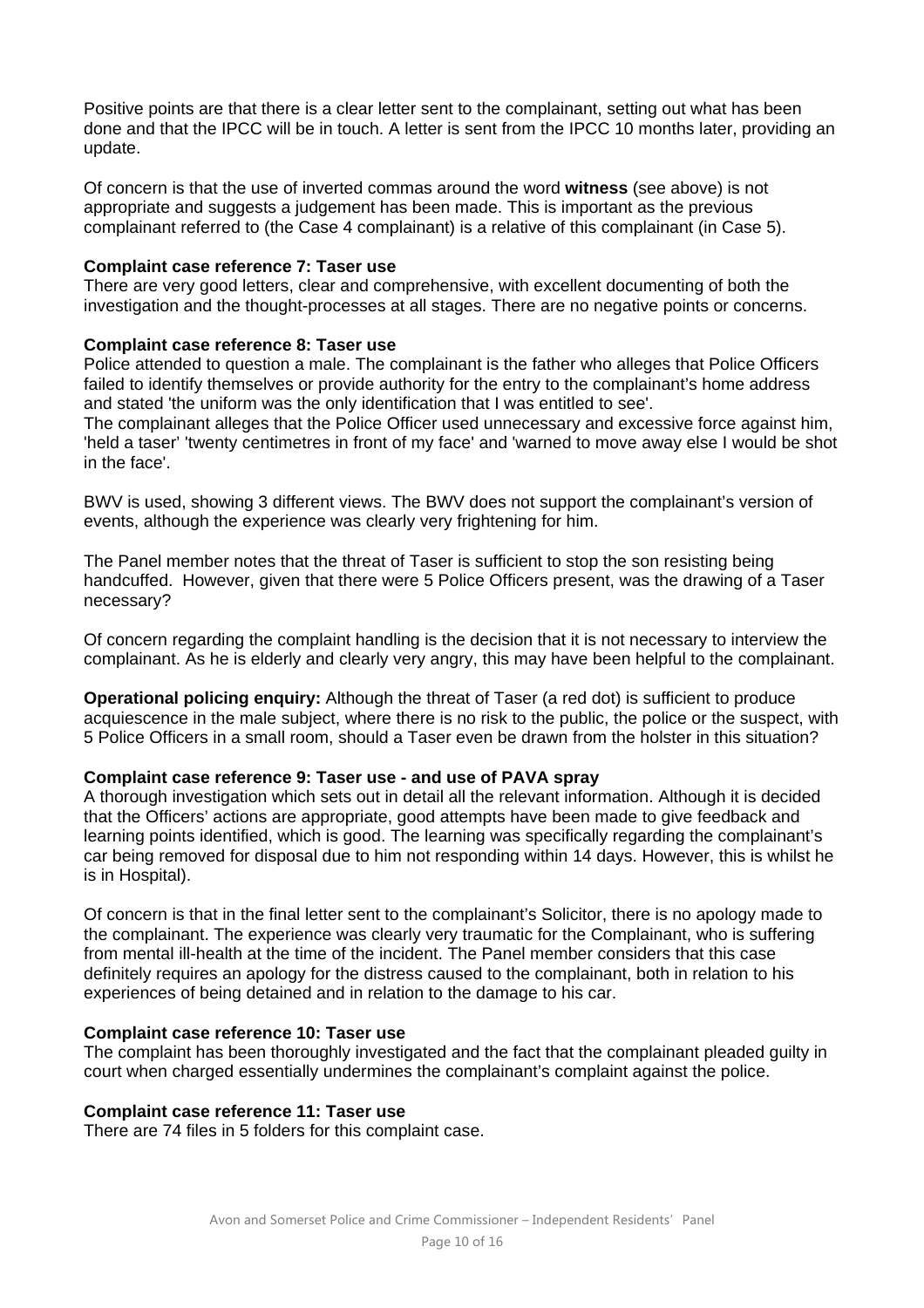BWV is helpful in showing the Police actions, which did not seem excessive and there is evidence of the complainant being treated with respect and kindness. "*PC WEBB then offers his Police issue fleece to <the person is named> to keep him warm which he accepts*.".

The reports are detailed and the complaint investigation appears appropriate, with the final letter clearly setting out what had been done prior to the complaint.

The complainant wrote to the IOPC and the IOPC passed this to Avon and Somerset Police. This is then recorded as:

*The complainant alleges that the officer used unnecessary and excessive force upon him with the discharge of a Taser.* 

However, the complainant's letter is more a description of events and his injuries. His main complaint in fact appears to be about the inadequate medical treatment of his injuries.

The complainant also wrote, chasing a response. He refers to a communication:

**"For the attention of <named PSD> Case Administrator. I refer to your email of 5.2.2018."** However, this email is not in the complaint case file.

**PSD/Complaint question:** The BWV evidence is posted by the PSD to the IOPC on a memory stick, with the password emailed separately. Is this within policy?

**Operational policing comment:** This mental health incident is handled appropriately given the risk to the public and the male subject, who is vulnerable. It is difficult to see how else this could be resolved quickly and safely. It is important that support (e.g. Call Centre Mental Health Triage nurses to advise Officers) and training for dealing with mental health incidents is ongoing.

#### **Theme: Stop and Search: 4 out of 6 complaint cases in this category are reviewed.**

#### **Complaint case reference 12: Stop and Search**

A well researched and very comprehensive report. This complaint investigation is upheld and the Officer dealt with by Management Action. Regarding the file-structure, the Complaint Investigation Officer's report is attached to an email, not stored separately in the folder.

#### **Complaint case reference 13: Stop and Search**

The Officer is dealt with by Management Action. This case is thoroughly investigated, with a well written Investigation Report produced. The complainant makes 5 allegations against Police Officers and one is upheld.

#### **Complaint case reference 14: Stop and Search**

A female is stopped in her car when Police Patrols are looking for a similar car involved in a domestic dispute. Officers are looking for a male suspect. The female complains and also appeals against the outcome of the first complaint, but acknowledges that she had no complaint against how the Police Officer conducted the complaints investigation. The appeal is against the principle/policy which allowed her to be stopped.

**Operational policing question:** When the driver is identified as a female and not a male that the Police are looking for, why isn't an apology immediately given by the Officer and the female allowed to go on her way? Once information is received by an Officer to inform them that the wrong person is being detained, why isn't there general, Constabulary-wide learning that the Officer should immediately release the person, explaining the reason for the original action?

#### **Complaint case reference 15: Stop and Search**

The Stop and Search is recorded on BWV and the complainant is provided with a copy of the footage. The Constabulary emails are also in plain English. The complainant is unhappy with Early Intervention and a request is made for a formal complaint which is recorded.

The Early Intervention process is helpfully in a sub-folder of the subsequent, formally recorded complaint.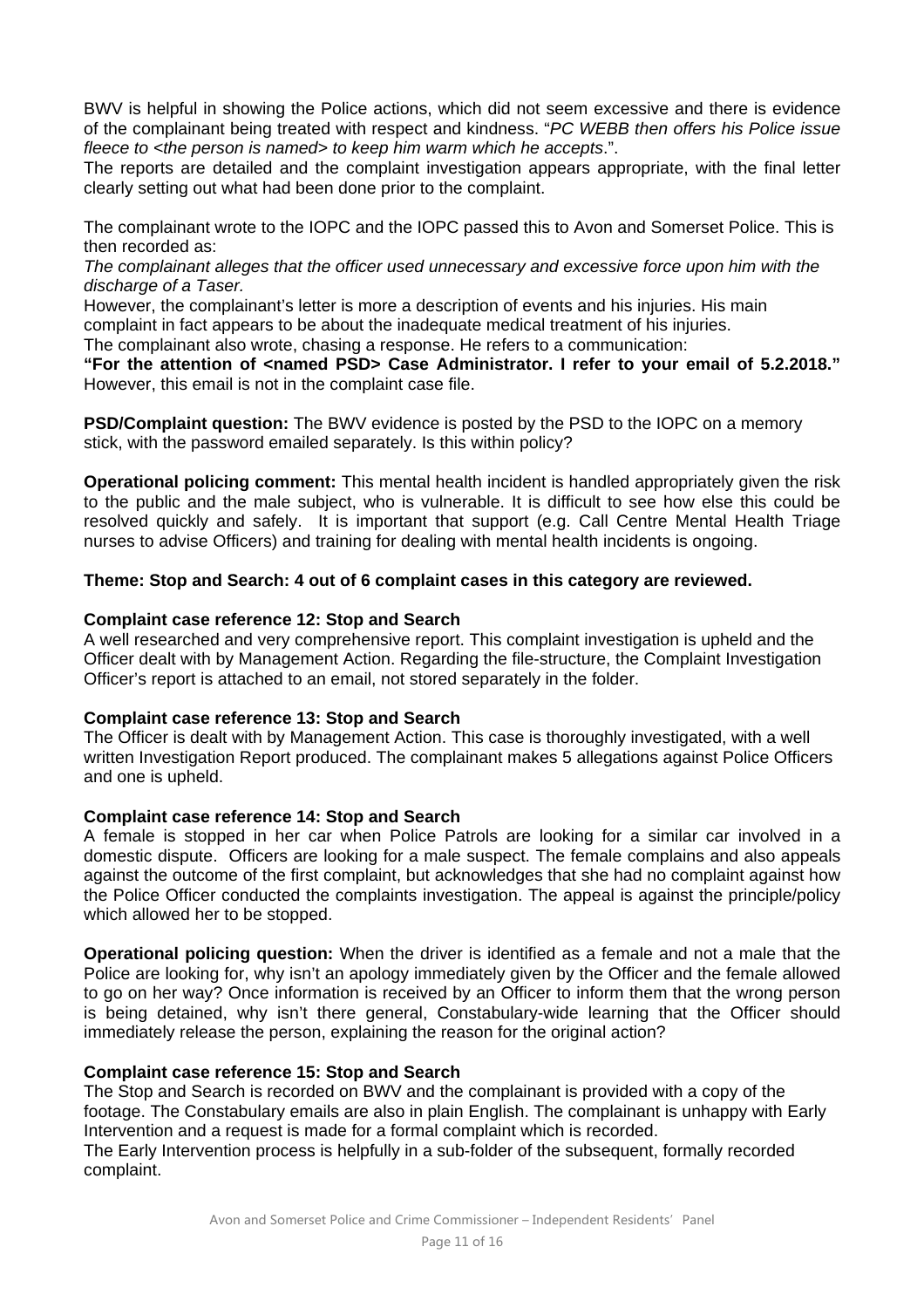#### **Theme: Incivility, impoliteness and intolerance: 3 of the 7 cases were reviewed.**

#### **Complaint case reference 16: Incivility, impoliteness and intolerance**

The Incident Log typed by the Police (101) Call Handler is available for review, which is helpful. It is also a timely complaint, taking just over 2 months. However, the final letter does not really address the complaint (The complainant alleges that the officer wrongly accused him of causing a collision to claim money, was rude and shouted at him). Rather, it gives a definition of what the nature of the road traffic collision refers to – i.e. undue care.

The final report does state that the Highways CCTV captured the collision and that it does clearly show the complainant stopping in a live lane on the motorway, with the lorry colliding into the rear of the complainant's vehicle.

**PSD/Complaints question:** Is there a checklist that Police Officers dealing with complaints can use as a toolkit to ascertain their awareness of conscious or unconscious bias?

#### **Operational Policing question:**

Why did the Officer accuse the male of causing the collision to claim insurance? Was there evidence?

**Operational policing concern:** Is this case racial discrimination? What interaction did the Police/Officer have with the other party involved in the road traffic collision?

#### **Complaint case reference 17: Incivility, impoliteness and intolerance**

Evidence records are very detailed and provide a comprehensive log of all actions taken, all interviews and summaries leading to the final decision. The final letter is very needs-driven and respectful and also acknowledges areas of learning whilst being very assertive about the outcome based on the evidence. The support and updates to the complainant are regular.

**Query:** The complainant's letter suggests that the body language exhibited by the Police Officer could have influenced her perception of the case. It is clear that it is an emotive subject and the trauma is evident in the complaint letter. How do we as a panel corroborate this?

**Operational Policing question:** Interviews are recorded. Are there any options where this recording may be visual as well as audio, with consent?

#### **Complaint case reference 18: Incivility, impoliteness and intolerance**

The original case is logged on 26/2/2018 and there is an intention to deal with it through early intervention. However this was not possible due to allocations/resource at district level. Therefore the complaint is formally recorded. The complaint is then swiftly progressed and a final letter is sent on 21/3/2018. However, no evidence of any investigations being carried out is available for Panel member review. Reference is made in the Action Plan: Speak to officers and view BWV.

**PSD/Complaints query:** Evidence that leads to a decision should be made available to the Panel within the complaint file. In this complaint case it is difficult to know whether the case has been dealt with adequately.

#### **Early Intervention: 10 cases reviewed from a selection of 25.**

#### **Complaint case reference 19: Early Intervention**

This is essentially a series of minor events (in the Panel member's view) from a time period before 2013 up to 2015. The Constabulary has gone to considerable lengths to try to understand the nature of the complainant's complaint – which is to be commended – but with the result that (the Panel member thinks) the whole matter has been disapplied because of its historical nature. The right for the complainant to appeal against the disapplication decision is given.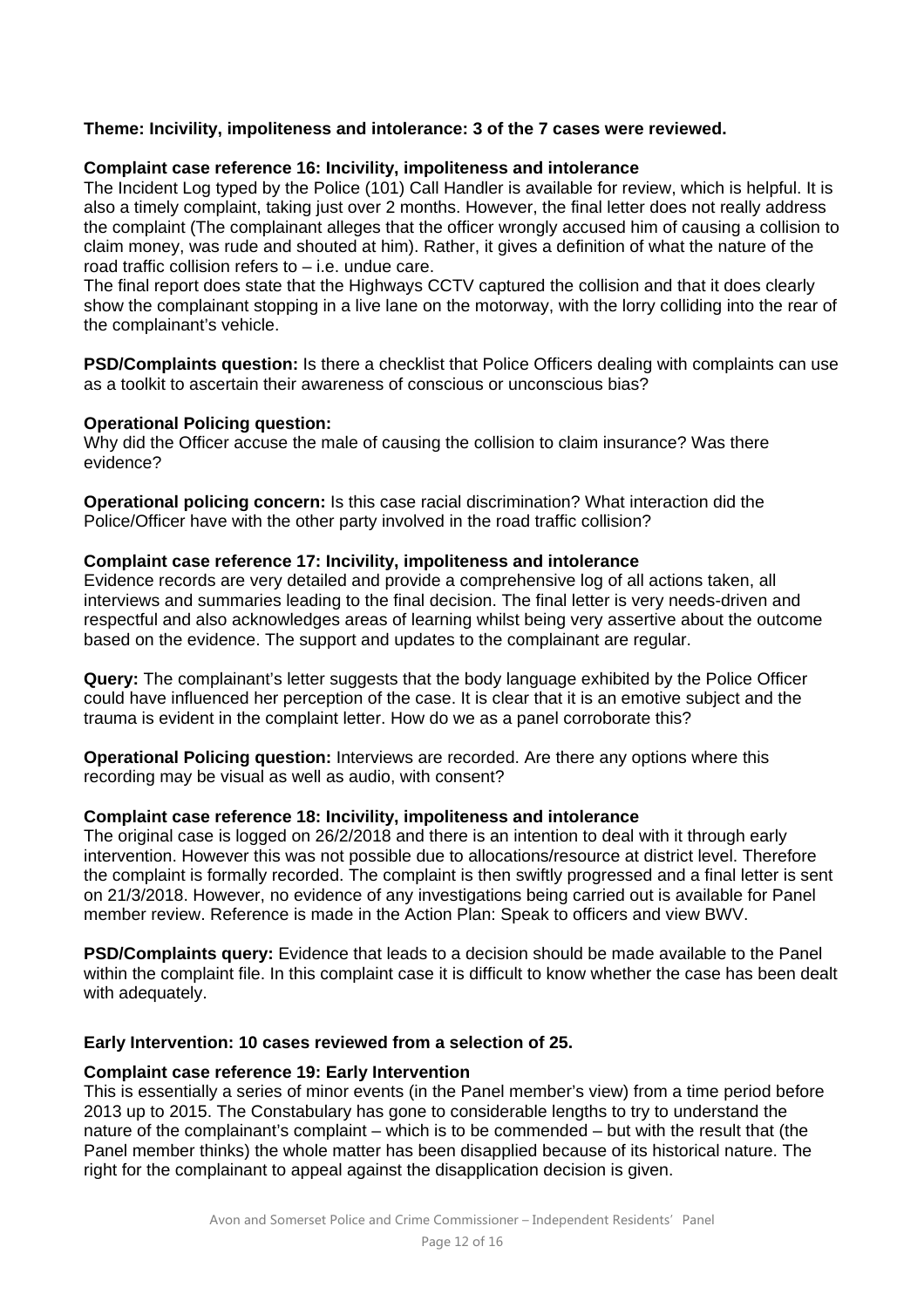In all, this wasn't a particularly speedy resolution, but appropriate given the nature of the complaint and the complainant.

#### **Complaint case reference 20: Early Intervention**

There is a sensible, proportionate investigation of the complaint, reaching the correct conclusion in the Panel member's opinion.

The initial letter to the complainant isn't dated. The email complaint is 27 February 2018 and the final letter is dated 31 March 2018, so this isn't a very early resolution.

The complainant complains about a number of items, including (i) how long they were detained, and (ii) why their phone was confiscated for so long. However, neither of these allegations are explicitly addressed in the final letter. While these may have been subsumed within the response to whether the arrest was lawful, it would be helpful for the complainant to answer the complainant on their terms.

#### **Complaint case reference 21: Early Intervention**

In this case the allegation that a crime is not being investigated is not upheld. It is completed in a timely manner.

#### **Complaint case reference 22: Early Intervention**

An allegation of wasting police time is not upheld. No further comments from the Panel member.

#### **Complaint case reference 23: Early Intervention**

The complainant is not met at Patchway Police Station by a Police Officer when told this by a Police Call Handler. The conclusion is that there is a breakdown in communication between Police Call Handling/Communications Department and the duty Sergeant who did not get the message to attend. This complaint took longer than it should have to resolve an early intervention case - a total of 45 days. It is considered that there are too many delays in trying to resolve this matter which should have been sorted out quicker.

#### **Complaint case reference 24: Early Intervention**

2 Police Officers arrested an individual in a Rough Sleeper Centre without approaching the Centre's staff first. This complaint is dealt with in a timely manner and sympathetically.

#### **Complaint case reference 25: Early Intervention**

This complaint relates to lack of action by the Police to carry out an inquiry/investigation due to holiday (annual leave) reasons. The proposal to deal with the complaint as an early intervention may not have been successful. The original complaint is logged on the 21/5/2018 and correspondence suggests a reactive approach rather than proactive, with the final outcome letter dated the 31/5/2018.

- Positive: Issue was dealt with
- Neg: As mentioned above it is a reactionary approach from the officers, there are several reminders to officers to communicate with the complainant
- The main reasons cited were  $A/L -$  the attending officers

#### **PSD/Complaint questions:**

i. Why should a complainant have to wait for their complaint to be resolved because a Police Officer is on leave?

ii. What opportunities are there to centralise the handling of early intervention cases to a pool of Officers (the PSD Assessors at Police HQ)?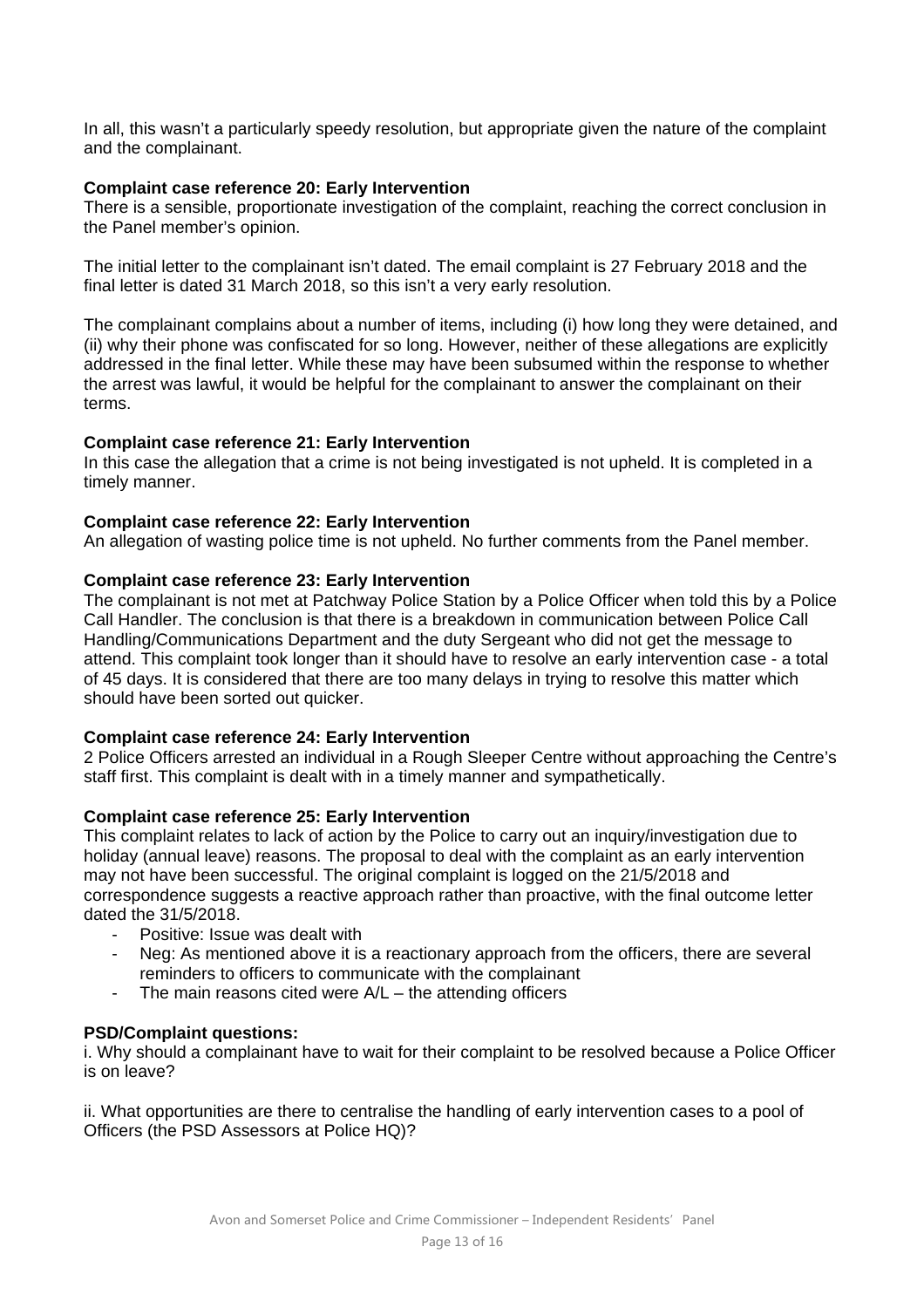#### **Complaint case reference 26: Early Intervention**

The complaint is acknowledged within 36 hours and some investigation is carried out but the email response to the complainant and the Officer's comments to the PSD Complaint Handler appear to be inconsistent.

Clearly the case is still ongoing. The last email correspondence is dated 13 June 2018 (the day before the Panel meeting). This case should not have been included in the completed complaint case references provided for review as a second complaint has been added (10 June 2018) and it is still ongoing.

#### **Complaint case reference 27: Early Intervention**

The complainant could not recall date of incident or which Police Officers might have been involved in investigating an allegation of domestic violence where the complainant is the suspect.

The PSD Early Intervention Team try to assist by looking for incidents relating to the complainant. This is difficult as there are 91 occurrences on the Police database. This is narrowed down by elimination and cross-referencing to the potential victim. The Panel member considers that this is providing excellent complainant-focus as he is unable to provide this basic information about his complaint beyond that: "it happened in 2017". Compliments to the PSD Assessors handling this case.

#### **Complaint case reference 28: Early Intervention**

This complaint is finalised within 7 days. Initially it is a cycling/van near-miss incident reported by the cyclist who wants the Police to talk to the van driver. The Police are unable to satisfy this request by the cyclist so it is referred to the PSD as a complaint, to ensure that the advice given to the member of the public by the Police Officer is really correct.

The Panel member states that it is nice that a *personalised* apology is given, even before the expression of dissatisfaction – the complaint - is referred to the PSD:

#### "Good morning <first name>,

Thank you for your email. I'm sorry you are disappointed in the service we are providing. I have forwarded this email chain on to our Professional Standards Department…."

The Panel member considers that this diffuses a situation at a very early stage and also makes the complainant feel that their complaint is being dealt with by real people and not 'the system'.

#### *PSD response:*

*Case ref 2: Yes, the embedded Health Care Professional in custody will complete assessments* 

*and make decisions regarding medication that can or cannot be taken by the detainee.* 

*Case ref 4: As part of the Taser training officers are encouraged to provide a warning before* 

*deploying. However, it is not always possible to issue a warning but what officers must remember is that it is for them to justify the use of force under the requisite legislation.* 

*Case ref 8: As above, the decision to use Taser is one for the individual officers to make.* 

*Regardless of the number of officers present, they need to consider the threat posed and use the National Decision Making Model. In doing this it is possible to come to a decision which merits the use of taser despite their being a large number of officers present. Reasons for this could include the injury that could be caused to the individual, police officer or the public is they decide to place their physical hands upon them and what reaction this may invoke.*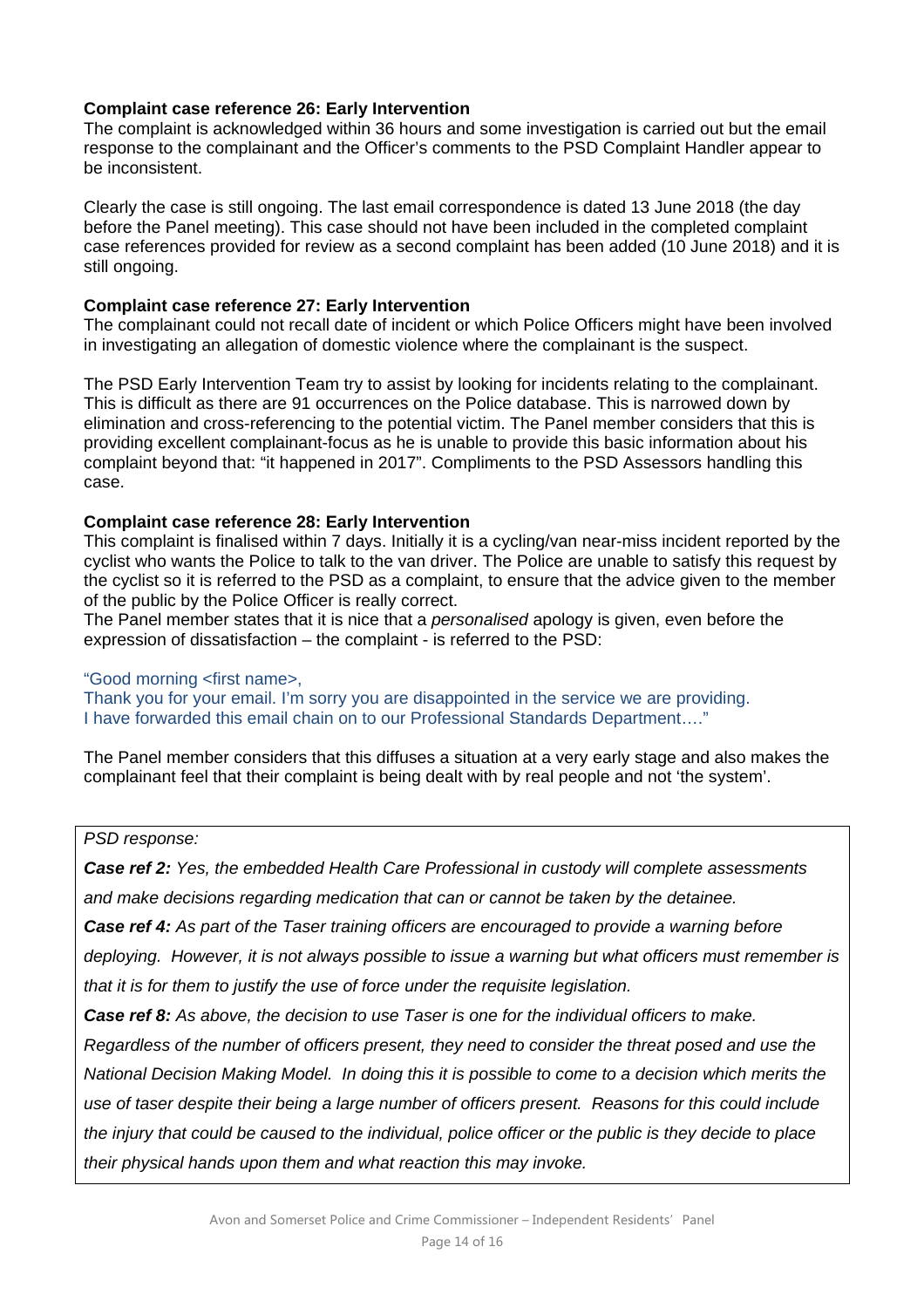*BWV has meant that we now have vast amounts of data that needs to be stored. Because of this it's not possible to send such large files as attachments on email. Memory sticks are therefore often the most appropriate way to send this and it's not in contrary to any policies.* 

*Case ref 14: The panel were right to highlight the issue of officers not apologising to the person mistakenly stopped. This is something we would always encourage.* 

*Case ref 16: We do not have a checklist for officers to assist them in identifying unconscious bias. However, all our operational staff have received training as part of a comprehensive roll out.* 

*Case ref 18: We agree that in order for the panel to be able to review cases, they need to be provided or have access with all the relevant material to enable them to come to a well-considered finding.* 

*Case ref 25: Often, waiting for an officer to return from annual leave is beneficial particularly if the complaint is particularly complex. The Investigating Officer will more often have their own specific way of collating, reviewing and presenting their findings, which can become frustrated if another person is brought in to do this. When this happens, we always aim to update the complainant of this.* 

*I can confirm that the Early Intervention team are all located in once place, which is at Police Headquarters. This enables unforeseen absences to be covered and the workload shared between the team.* 

#### **Any other business**

- The Panel's Terms of Reference were updated regarding the General Data Protection Regulations and authorised to be published on the PCC's website.
- The Panel member who attended the Service Delivery Assurance Enquiry Day on 9 March 2018 regarding vulnerability, gave an update on this excellent day. The family have been directly involved in discussing the Enquiry Report. However, as a generic comment, the panel member expressed disappointment at the poor internal communication regarding the reasons for the delay in publishing the final output report and had asked for timescales, that had slipped. Work was being done but no assurance was given to the Panel member. It is important to engage, even if there is no information, that fact should be communicated. Apologies were given by the PCC for the lack of communication regarding the delay.

 There were no further questions from the Councillor but comments on it being very helpful to see the Panel in action, having previously received reports of the work. Also compliments were given regarding the Head of PSD's update and response to the Panel members' questions.